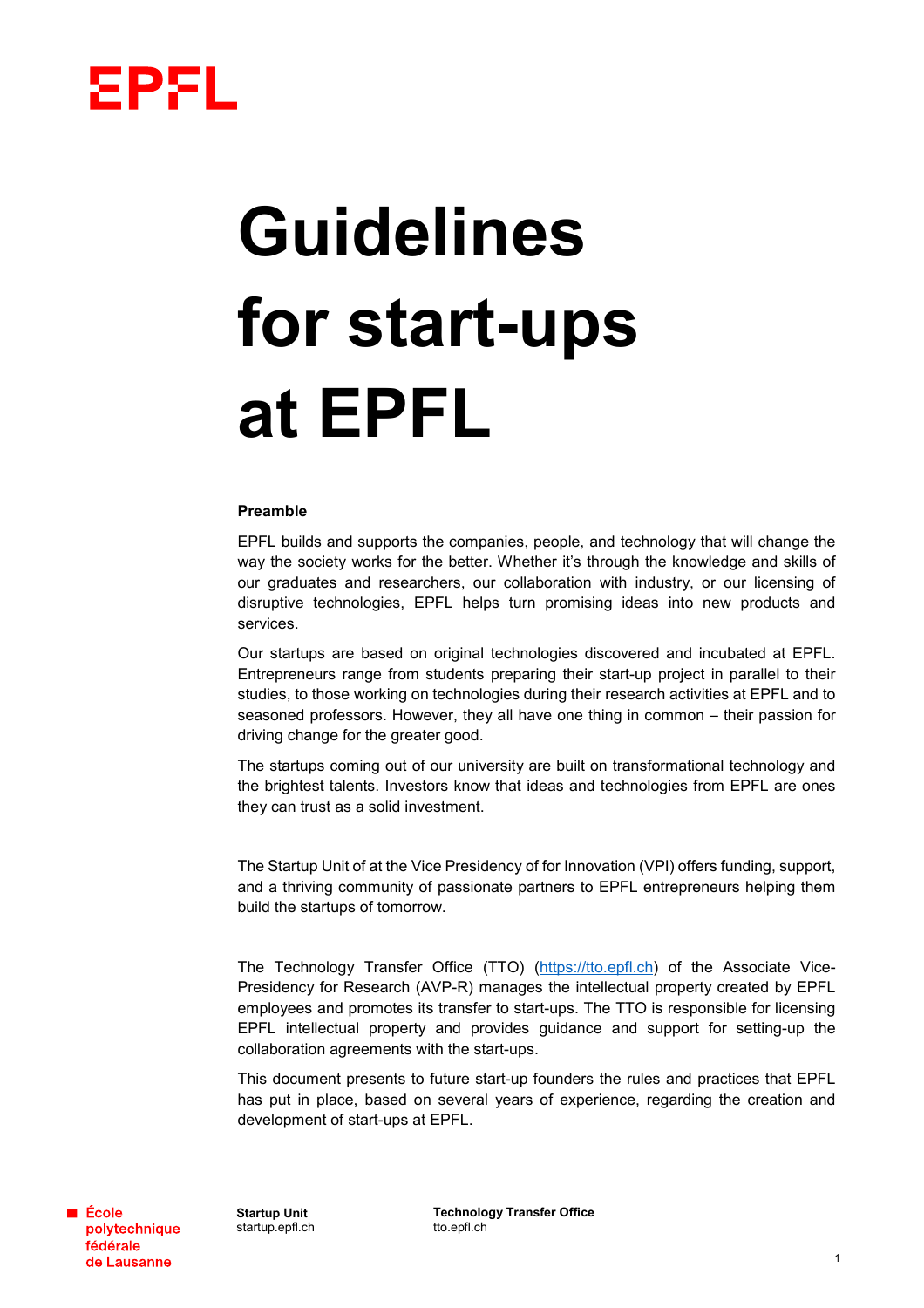

### **What is an EPFL start-up?**

An EPFL start-up is a company created with the aim to further develop and commercialize a technology originating at EPFL or benefitting from an essential contribution from EPFL before commercial exploitation, and founded by EPFL staff, student or alumni. A company created by EPFL staff, student or alumni based on their activity or knowledge acquired at EPFL is also considered as an EPFL start-up.

# **EPFL support to start-ups**

EPFL has a long tradition of supporting start-ups. Several programs have been put in place within the EPFL Startup Launchpad aiming at supporting with funding and expertise the incubation journey of start-up projects at EPFL.

More information can be found at [go.epfl.ch/startup](https://www.epfl.ch/innovation/startup/)

# **Licensing EPFL technologies to start-ups**

A license is a contract by which EPFL gives to a company the right to use certain intellectual property (IP). The term "IP" in this document means any intangible asset, including patents and patent applications on inventions, copyrights on software or plans, drawings and the like, trademarks, or know-how. A license may also include the transfer of tangible assets such as demos, prototypes, or biological materials. A license granted by EPFL is either exclusive (i.e. only the beneficiary of the license will have the right to use the IP) or non-exclusive (i.e. EPFL may grant licenses to other companies on the same IP). Exclusivity is provided by patents, according to territorial extension. The license is generally limited to a certain field of application that the company plans to develop.

IP created by EPFL employees (including professors, doctoral and postdoctoral students) in connection with their activities for EPFL belongs to EPFL<sup>[1](#page-1-0)</sup>. This is why a start-up willing to further develop and commercialize a technology based on, or using, such IP, needs to secure a license, even if the start-up creator is the inventor of such IP.

EPFL only grants licenses to incorporated companies and not to individuals. Individuals wishing to create a start-up may obtain an option for such license, i.e. to reserve the right to negotiate a license on EPFL IP during a limited period (typically six to twelve months) in order to evaluate the related business opportunity.

A start-up willing to obtain a license on EPFL IP shall first present its business case to the TTO. In general, the business case is described in documents like investor pitches decks or business plans, and it should demonstrate that the start-up has sound development and commercialization plans for the EPFL IP, including from the financial perspective. Based on such information, the start-up and the TTO typically summarize the main agreed terms of the future license in a non-binding term-sheet. This term-sheet informs the drafting of the license agreement, which must be signed by the incorporated start-up and the TTO to take effect.

<span id="page-1-0"></span><sup>1</sup> Article 36 of Federal Act on the Federal Institutes of Technology [\(https://www.admin.ch/opc/en/classified](https://www.admin.ch/opc/en/classified-compilation/19910256/index.html)[compilation/19910256/index.html](https://www.admin.ch/opc/en/classified-compilation/19910256/index.html) )



 $\overline{a}$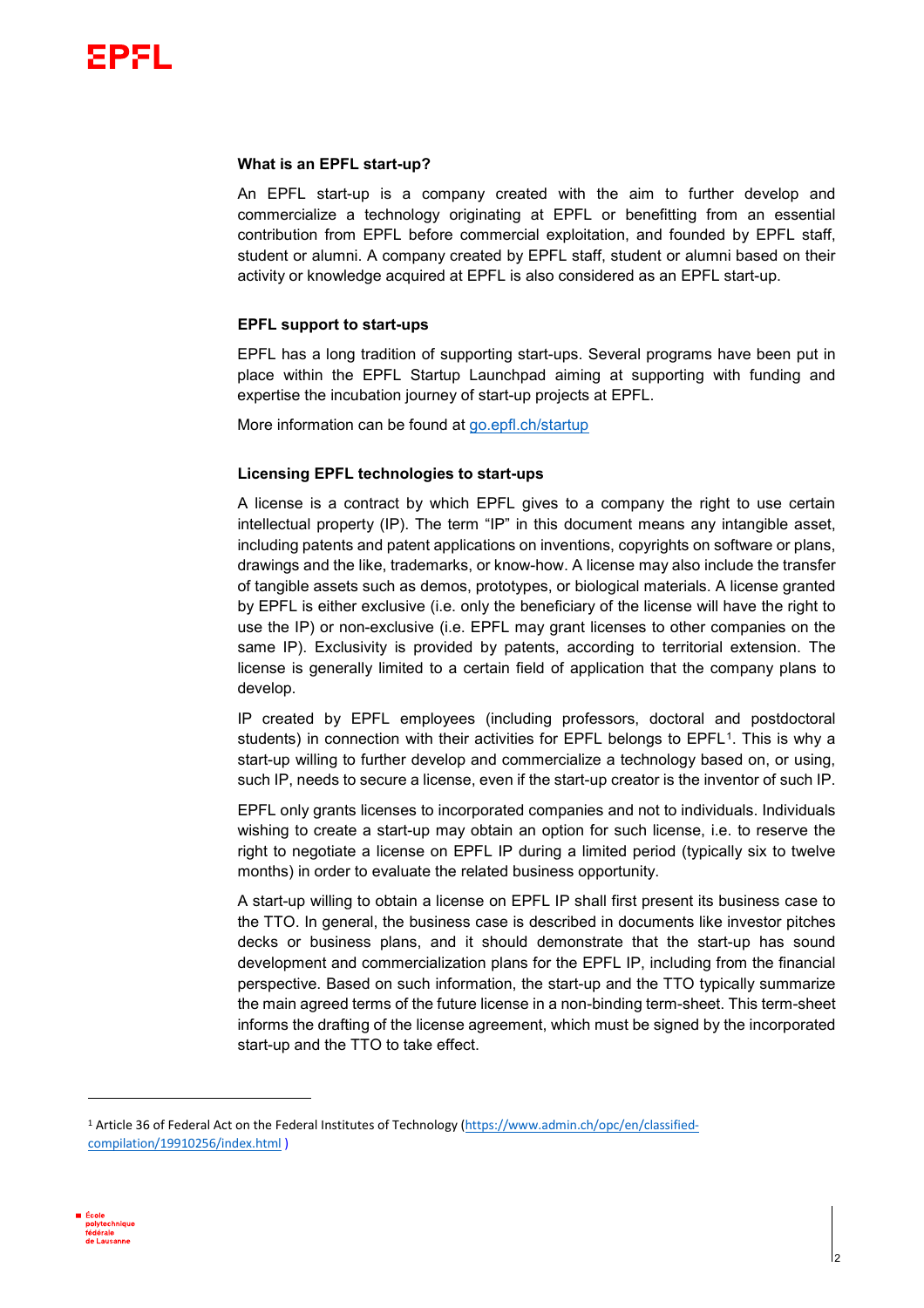

# **Licensing conditions**

### **Diligence**

EPFL's primary objective is that a licensed technology translates into products and services that benefit the public and the economy. It is therefore necessary that the startup obtaining such a license commit to diligently develop and market the technology, as well as to reach certain milestones within fixed deadlines. Such milestones reflect the start-up business case and relate to product and business development, fund raising, achieving regulatory or commercial approvals, etc.

The license for the EPFL IP will generally be for the duration of the intellectual property right. However, specific performance obligations defined in the license will condition the maintenance of the license. This will particularly be the case for licenses granting exclusive rights to the EPFL IP.

# Economic considerations

For the license, EPFL is compensated according to the following principles:

- EPFL takes an equity position in the start-up, usually in the form of an option. No upfront payment is required for the execution of the license.
- EPFL receives royalties from the sale of products or services covered by the licensed IP. A minimum annual fee is requested after a few years, which is subtracted from the royalties due. The minimum annual fee represents a financial commitment of the start-up towards the development of the licensed technology, and encourages the start-up to cancel the license in case it doesn't use the technology, so that EPFL can license it to another company.
- The start-up covers the future costs of the maintenance of any licensed patent, from the date of signature of the license, so that it can manage the cost-benefit analysis of territorial patent coverage. In case EPFL has covered substantial past patent costs, e.g. for national phases, prior to the license, the start-up will reimburse them within an agreed date or upon a substantial investment round.
- Milestone payments may apply in the pharma and healthcare business.

Equity and Royalties have different rationale and purpose.

Equity is a consideration for the access to the EPFL IP as an asset enabling the company to start the business, attract funds, and grow. The equity is a form of compensation for the opportunity cost, which is monetized in the event of a future exit (acquisition, IPO), or distribution of dividends.

Royalties remunerate the rights granted to the start-up to use and sell products and processes under the EPFL IP. The payments to EPFL are proportional to the income generated from the exploitation of the EPFL IP. This ensures a fair return to EPFL in case the start-up becomes a company with regular revenue.

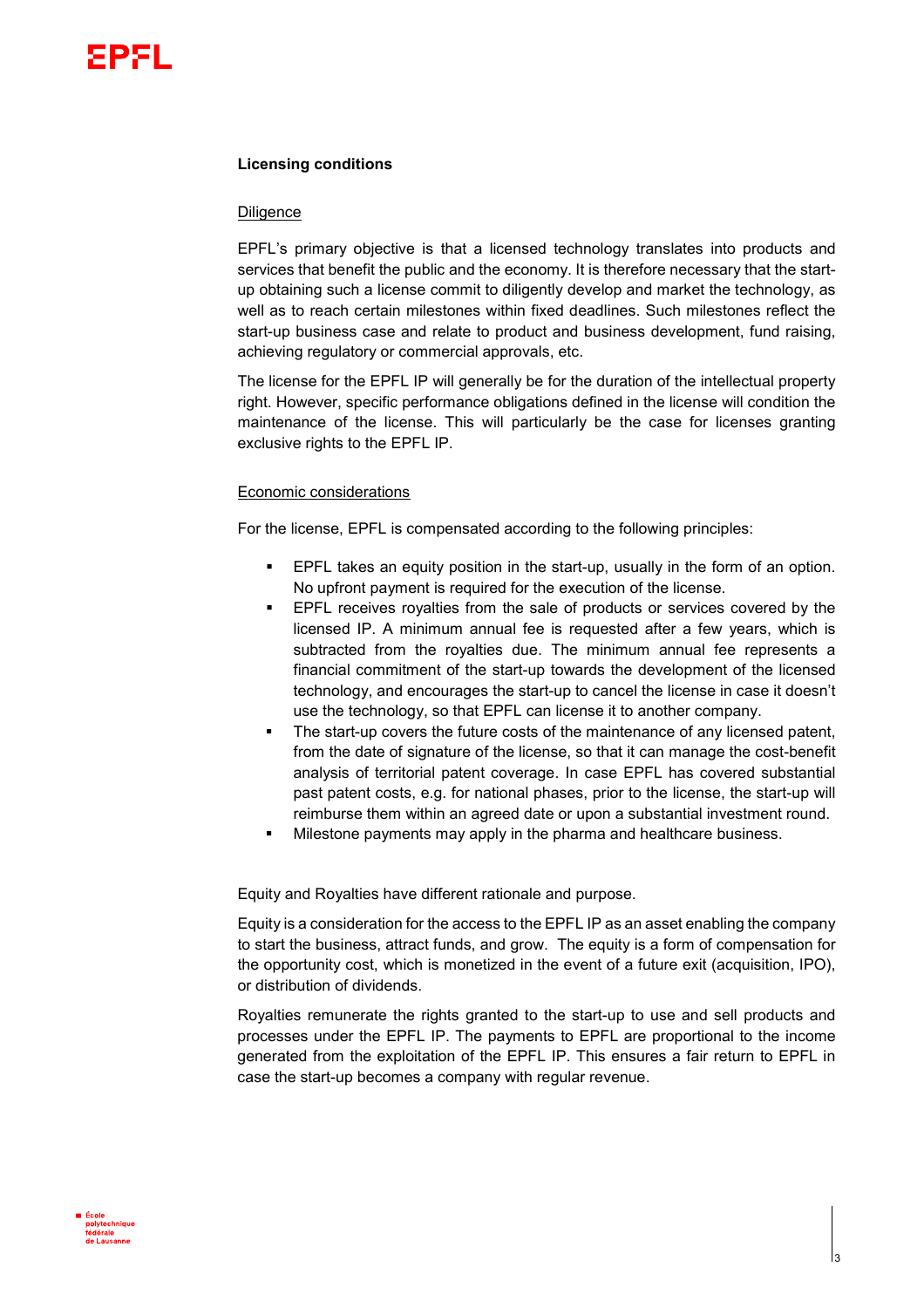# Equity

The equity is typically under the form of a free of charge call option to obtain shares that can be exercised by EPFL any time before an exit or IPO. EPFL participation into companies is regulated according to the ETH board directives<sup>2</sup>. EPFL is not taking an active role as shareholder and does not request to be represented at the board of directors.

For exclusive licenses, EPFL obtains either a number of shares equivalent to 10% of the start-up capital stock at incorporation, or a lower share of the capital stock that is undiluted until the start-up has received a certain amount of equity investment, e.g. 5% of capital share undiluted until the total accumulated investment reaches the amount of 5 MCHF, regardless of the value of the company. In general, the agreed anti-dilution provision, if any, should be in correspondence with the first substantial financing round.

In case of non-exclusive licenses, such percentages are adapted according to the licensed EPFL IP.

# **Royalties**

Royalties are applicable on sales and mainly depend on the industrial sector, product margins, maturity of the technology and expected time-to-market. Typical royalty ranges are shown in the table below, but can vary above those ranges in specific situations:

| Industrial sectors              | Royalties range (%) |
|---------------------------------|---------------------|
| Pharma                          | $2 - 5$             |
| Medtech                         | $2 - 4$             |
| Sensors, optics and robotics    | $1.5 - 3$           |
| Environmental sciences & energy | $1 - 3$             |
| Computer and communication      | $1.5 - 3$           |
| Semiconductors                  | $1 - 3$             |
| Software                        | $1 - 25$            |

The lowest royalties are applicable to cases where: i) very small product margins are expected, or ii) the technology is in a very early-phase of maturity with an anticipated time-to-market over many years and requiring large expenses with a high risk on the return on investment, or iii) the licensed products depend on third-party IP, already licensed to the start-up with royalties due.

On the contrary, the highest royalties are applicable when products have high margins or the technology is mature and can rapidly be put on the market.

The same economic principles will apply to start-ups active in the software business and accessing EPFL software through non-exclusive licenses, however in general equity will be less and royalties will be highly dependent on the maturity of the software.

4

<span id="page-3-0"></span><sup>&</sup>lt;sup>2</sup> [https://ethrat.ch/wp-content/uploads/2021/11/Directives\\_participations\\_Domain\\_des\\_EPF.pdf](https://ethrat.ch/wp-content/uploads/2021/11/Directives_participations_Domain_des_EPF.pdf)

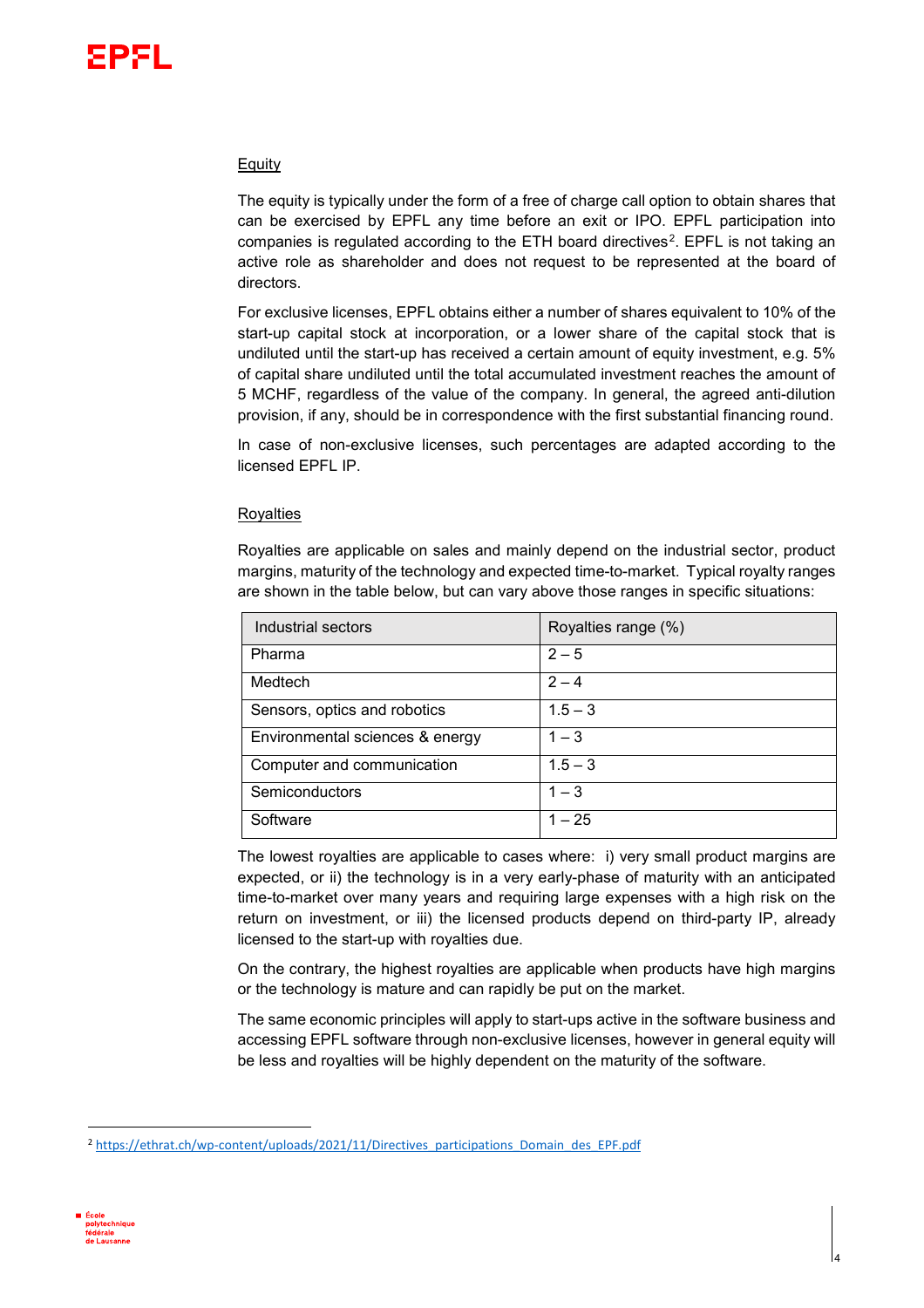

### Sublicensing

EPFL grants licenses with the expectation that the technology will be directly developed and commercialized by the start-up itself. This means that the start-up will only be authorized to sublicense the EPFL IP after a few years, once the start-up has contributed value to the EPFL technology according to the set diligence milestones agreed to in the license.

On the income received by the start-up from sublicensing the EPFL IP, EPFL will negotiate a share starting from 25% and decreasing to 15% after a few years of development (typically 3-6 depending on the industrial sector). Pass-through royalties may apply to sales made by sublicensees.

# Exit

At the time of exit, EPFL will diligently consider any request of a start-up to transfer the licensed patents to an acquiring company that is committed and that has the capacity to further develop and commercialize the technology. The companies shall furnish the necessary business information to allow EPFL to understand the needs of such a transfer, and in the case of a royalty buyout to make a valuation of the licensed patents in terms of potential sales.

### Liabilities and warranties

The technology licensed by EPFL needs to be further developed and tested towards a commercial product. Since EPFL does not control how this development and the commercialization are made by the start-up, it cannot be held liable for consequences of the commercialization of products or services based on the licensed technology. The start-up will assume this responsibility. Moreover, EPFL makes no warranty of any kind on the IP.

### Negotiation and signatures

Licenses are established and negotiated by the TTO on EPFL's side; they are signed by the TTO and co-signed by the professor heading the laboratory from which the technology originated.

A license template, with explanations, is available on the TTO web site at <https://www.epfl.ch/research/access-technology/licensing-at-epfl> .

# **External start-up projects joining the EPFL Startup Launchpad**

As part of the EPFL Startup Launchpad, the Startup Unit may grant financial support to start-up project holders who join EPFL to incubate/accelerate their projects. Such startup holders may be students, before or after graduation or any future external start-up founder joining EPFL to incubate his/her start-up project.

In this case an agreement is put in place between the Startup Unit and the project holders. The results generated under such financial supports will be transferred by EPFL to the project holders subject to a compensation equivalent to 1% to 2.5% of the start-

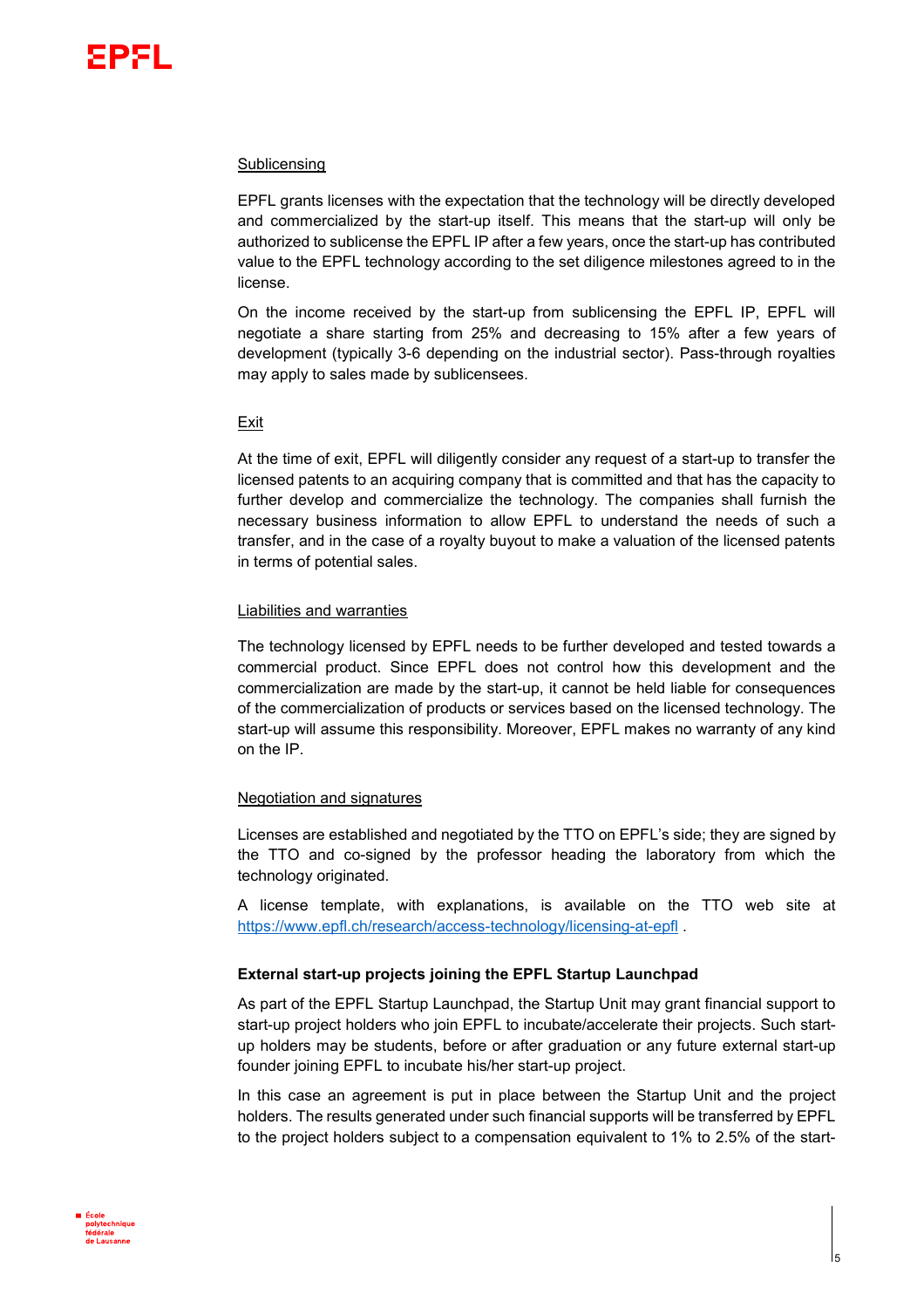

up shares at incorporation (shadow equity). The percentage applicable depends on the funding received from EPFL during the incubation phase. The so-created start-ups are considered as EPFL start-ups.

Notwithstanding the above, in case that patent applications are filed or software is developed using pre-existing EPFL software by the project holders, the related intellectual property belongs to EPFL but will be licensed to the future start-up in accordance with the EPFL "Licensing conditions" above.

# **Conflicts of interests for EPFL employees creating or participating in start-ups**

EPFL employees creating or participating to a start-up may be faced with situations where their personal interests and EPFL's interests are in conflict. In such a case, EPFL employees must do their utmost to avoid any actions that could be detrimental to EPFL. In case of conflict of interests the license will be cosigned by the Dean of the Faculty or a Vice-President. EPFL employees are required to formally announce being a founder or a shareholder of a start-up and to sign a personal commitment.

A written authorization must be obtained from EPFL when a conflict of interests arises in connection with an external activity for a start-up, whether remunerated or not. This applies for example to positions such as CEO and Board member.

For more information about the rules, preventive procedures and authorization requests applicable to EPFL employees in case of conflict of interest please refer to LEX 4.1.1 $3$ and LEX 5.8.3[4](#page-5-1).

# **Use of EPFL name and resources**

The use of EPFL name is strictly defined by EPFL Mediacom. Anyone wishing to use EPFL name should contact [presse@epfl.ch](mailto:presse@epfl.ch)

EPFL is a public institution that does not host companies in its laboratories. No company should use the EPFL address for its premises. Entrepreneurs may contact the EPFL Innovation Park to rent office or lab space. Further, companies should not use the EPFL URLs for their own web site.

The use of EPFL resources, in particular equipment and facilities, is possible but subject to the signing of a contract between the start-up and EPFL. Entrepreneurs should contact [https://www.epfl.ch/research/services/units/equipment-centers-management](https://www.epfl.ch/research/services/units/equipment-centers-management-office/)[office/](https://www.epfl.ch/research/services/units/equipment-centers-management-office/) (ECO) or the TTO for any such case.

# **Collaborations between start-ups and EPFL**

Collaborations for R&D projects between EPFL laboratories and start-ups are encouraged. They are subject to contractual agreements as for any other established companies. For more information about collaborations contracts, contact the TTO or visit its web site.

<span id="page-5-1"></span><span id="page-5-0"></span>[content/uploads/2019/09/5.8.3\\_r\\_procedure\\_aquisition\\_biens\\_risque\\_conflit\\_ang.pdf](https://www.epfl.ch/about/overview/wp-content/uploads/2019/09/5.8.3_r_procedure_aquisition_biens_risque_conflit_ang.pdf)



<sup>&</sup>lt;sup>3</sup> LEX 4.1.1 [: https://www.epfl.ch/about/overview/wp-content/uploads/2019/09/4.1.1\\_dir\\_gestion\\_conflits\\_interet\\_an.pdf](https://www.epfl.ch/about/overview/wp-content/uploads/2019/09/4.1.1_dir_gestion_conflits_interet_an.pdf) <sup>4</sup> LEX 5.8.3 [https://www.epfl.ch/about/overview/wp-](https://www.epfl.ch/about/overview/wp-content/uploads/2019/09/5.8.3_r_procedure_aquisition_biens_risque_conflit_ang.pdf)